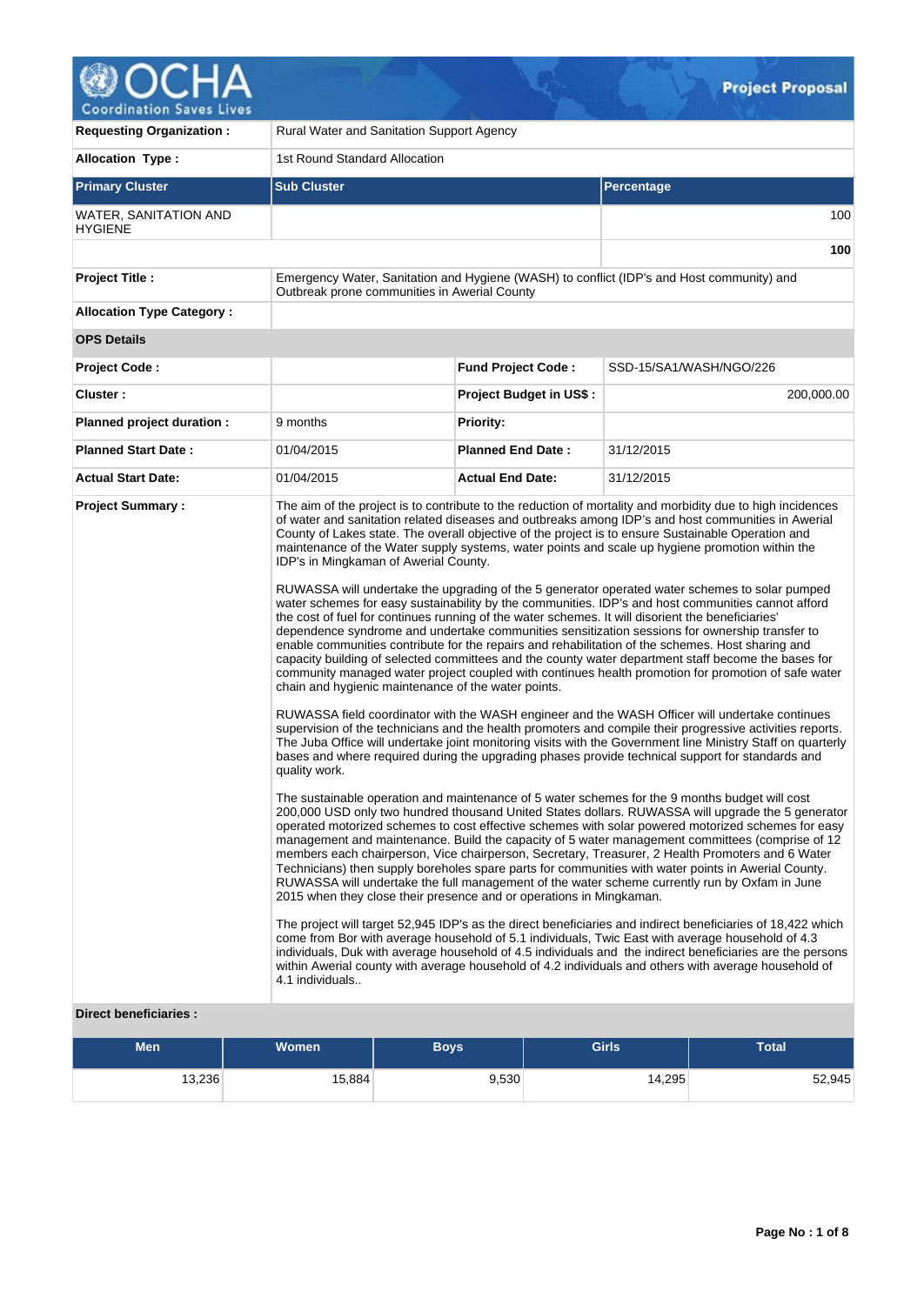## **Other Beneficiaries :**

| <b>Beneficiary name</b>     | <b>Men</b> | Women  | <b>Boys</b> | <b>Girls</b> | <b>Total</b>   |
|-----------------------------|------------|--------|-------------|--------------|----------------|
| Internally Displaced People | 13,236     | 15,884 | 9,530       | 14.295       | 52,945         |
| People in Host Communities  | 0          |        |             |              | $\overline{0}$ |
| Other                       | 0          |        |             |              | $\overline{0}$ |

## **Indirect Beneficiaries :**

18,422 host communities settled amongst the IDP's in Mingakaman will also benefit from the project.

#### **Catchment Population:**

Mingkaman IDP's and its immediate surrounding. the locations covered by the 47 Boreholes drilled as part of the humanitarian interventions in 2014 to-date.

## **Link with allocation strategy :**

RUWASSA wants to address the needs of the vulnerable communities of the conflict displaced persons from Jonglei state to Lakes state mainly to Awerial County as a result of the 15th December 2013 conflict that spread to the other states from the capital Juba. The proposal also will address the WASH strategy for preparedness towards prevention and response to cholera outbreak. RUWASSA will want to ensure the prevention of cholera outbreak and would like to undertake quality assurance and continues access to improved safe water supply from the provided water sources in the 2 counties. The sustainable provision of water supply through capacity development of the counties and community selected personnel in operation of maintenance of the improved water supply and other WASH facilities. The establishment of water management committees, pump mechanics and health promotion for continues operation and maintenance of the WASH facilities.

#### **Sub-Grants to Implementing Partners :**

| <b>Partner Name</b>                                   | <b>Partner Type</b> | <b>Budget in US\$</b>       |  |
|-------------------------------------------------------|---------------------|-----------------------------|--|
|                                                       |                     |                             |  |
| Other funding secured for the same project (to date): |                     |                             |  |
| <b>Other Funding Source</b>                           |                     | <b>Other Funding Amount</b> |  |

#### **Organization focal point :**

| Name                | <b>Title</b>          | <b>Email</b>            | <b>Phone</b> |
|---------------------|-----------------------|-------------------------|--------------|
|                     |                       |                         |              |
| Joseph Kenyi        | Director              | kenyijoseph@yahoo.co.uk | 0922209999   |
| Modi Alphonse       | Programme Coordinator | alk.modi@gmail.com      | 0959001540   |
| <b>Charles Gale</b> | programme Manager     | galbully@yahoo.com      | 0955 611 717 |

#### **BACKGROUND**

#### **1. Humanitarian context analysis**

• The provision of safe water and sanitation is still very critical in many areas lakes States despite the joint efforts by the WASH Cluster interventions in 2014 to date. The percentage of water and sanitation coverage in lakes state as of June 2013 is 4.9% safe water, 6.8% sanitation coverage and 0.08% hygiene practices. The facilities provided are mainly for emergency response which are short lived and expensive to run and maintain. • There donors have stopped funding the provision of emergency WASH services in Mingkaman IDP's and host communities in Awerial County yet the IDP's have remained to date in the location because others are still traumatized, others could return to their places of origin due to the lack of improved WASH facilities than in Mingkaman. • The Cluster verification in February 2015 confirmed 71,367 individuals in Mingkaman which comprise of 52,945 IDP's and 18,422 host communities members. The population is still great and most host communities have moved for better WASH services within the IDP's neighborhood. This has caused long queues at the water points and some level of tension during peak hours. • The running cost for the generator operated motorized schemes is costly to maintain. There is day time and night shifts of operators and the NGO provide the technical expertise in the maintenance of the facilities. The communities have developed dependency syndrome. High incidences of diseases continue in Mingkaman despite this provision of improved water supply schemes. • There is also high break down of boreholes in Awerial and the communities don't contribute towards the operation and maintenance of the water points. Where there is contribution the spare parts supply for repairs and rehabilitation are lacking or not available anywhere within the shops by private partners or the county department apart from the humanitarian agencies which provide the supplies. • The operators were formerly trained on job which is not substantial enough to undertake sustainable maintenance of the water schemes. The county office does not have the capacity to provide the technical expertise for repairs and maintenance of the schemes and boreholes. To date the provide motorized water schemes storage tanks have not be cleaned and the pumps removed and clean off the silt to prevent it from burning with time.

#### **2. Needs assessment**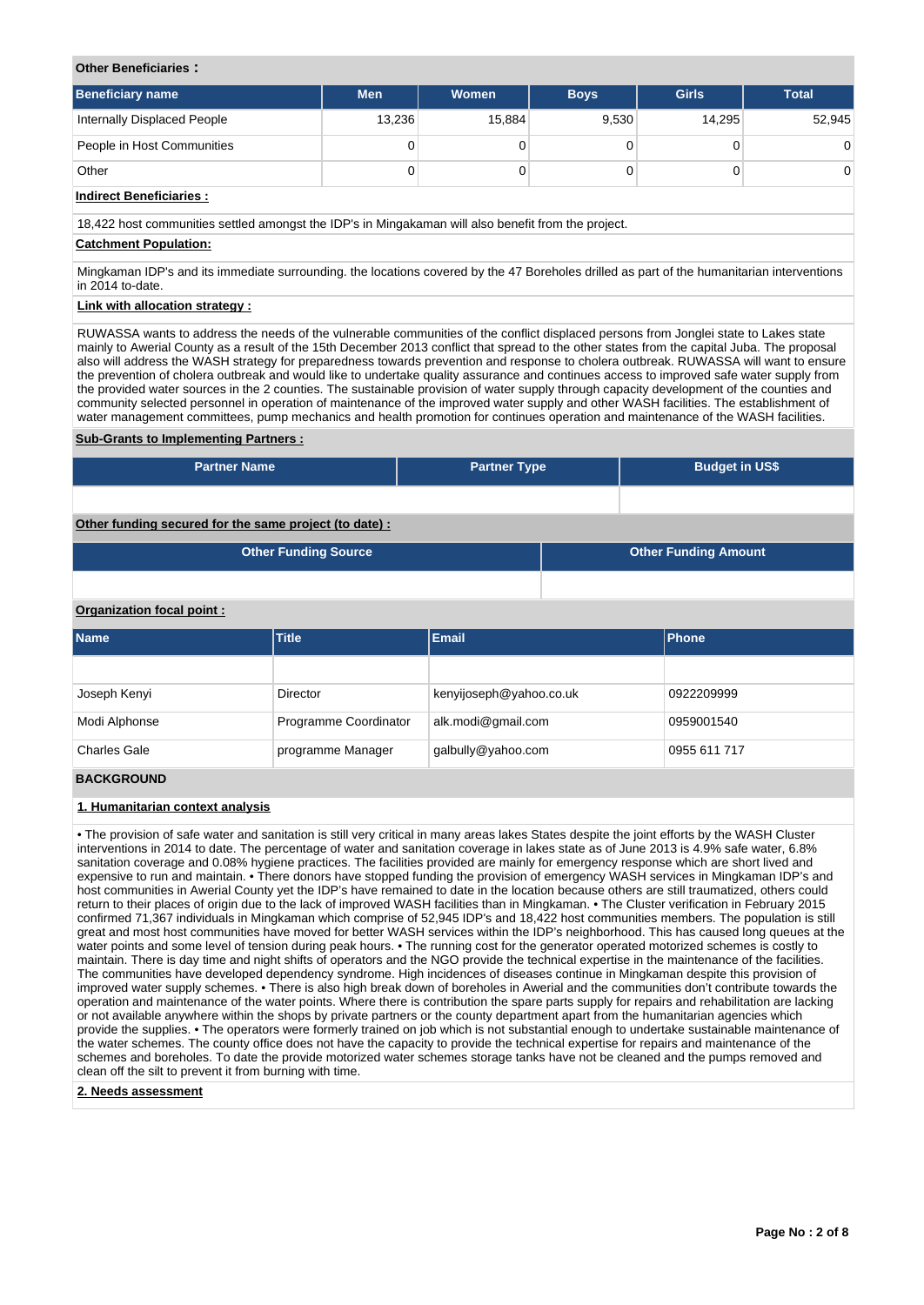• The provision of safe water and sanitation is still very critical in many areas of lakes States despite the joint efforts of GOSS Ministry of water resources and Irrigation, UNICEF and other partners. The percentage of water and sanitation coverage in lakes state as of June 2013 is 4.9% safe water, 6.8% sanitation coverage and 0.08% hygiene practices. • From the verification exercised conducted in February 2015 by the Cluster, there are 52,945 IDP's still present in Mingkaman from the 2014 figures of 100,000 individuals registered. there are also 47 boreholes equipped with hand pumps in Mingkaman as response to the crisis that time. plans for operation and maintenance was not done. these water points needs spare parts supply and establishment of water committees who can mobilize the communities for host sharing contributions towards operation and maintenance. RUWASSA here will undertake the provision of spare parts with the funds from CHF and establishment of water management committees will be covered under the UNICEF Proposal yet to be submitted soon. • In Mingkaman interventions for WASH, IRC, Oxfam and RUWASSA were the main leading agencies in the provision of improved water supply among others. with the current funding constraints for the location, most agencies are pulling out and RUWASSA has been recommended to undertake the continues provision of WASH services. effective on 1st April 2015 RUWASSA was handed over the IRC managed water schemes and subsequently end of June 2015 Oxfam will handover the 4 water schemes to RUWASSA. Its currently charged with the redesigning and transformation of the Generator operated water schemes mainly emergency focused to a more sustainable water schemes operated by solar powdered which are cost effective to the local communities and the IDP's. • Despite the provided WASH facilities and services, the sustainable operation and maintenance of the provided improved points and systems and continues health promotion education on the proper usage of the facilities if good health is to be achieved by all. This is because behavioral change is more than information provision to the community or sensitization. It takes time to receive correct information, internalize it and utilize it or practices it. This clearly justify the need for continues engagement of the communities health promotion activities. • RUWASSA is one of the leading agencies in provision of WASH services in Mingakaman and has expertise in the sustainable operation and maintenance of the facilities and services. It wants top undertake the complete technical upgrading of the site 3 and 1 and site 4 and 2 water systems from generator run into solar pumped water systems. This is because the vulnerable IDP's and host communities will not afford the fuel and other consumables in running the water schemes. • There is need for re-establishment and re-training of water scheme operators on maintenance of the water schemes, health promoting practices around water points and thereafter and community sensitization for sustainable operation and maintenance. on job capacity building of the operators on running the systems and community engagement for sustainable operation and maintenance of the schemes.

#### **3. Description Of Beneficiaries**

The target beneficiaries are 52,945 IDP's in Mingkaman of Puluk Payam in Awerial County. other vulnerable beneficiaries may also benefit indirectly in the provided services which is about 18,422 persons. RUWASSA mainly focus on sustainable operation and maintenance of the provided improved water supply and health promotion within the water supply schemes or points. RUWASSA recognize that there are other most vulnerable persons within the IDP's like single female households, elderly, HIV/AIDS affected and infected persons, persons with disability. This target population is within Mingkaman served by the water schemes and also Boreholes provided during the emergency interventions. the other locations will benefit with the supply of the boreholes spare parts procured and trained technicians who will undertake repairs and rehabilitation of the broke down water supply. the county may benefit with the capacity building to undertake the sustainable operation and maintenance of the water supply in Awerial County at large.

## **4. Grant Request Justification**

• RUWASSA has noticed with concern the high incidence's of water and sanitation related diseases in Mingkaman despite the provided improved services throughout with the presence of the WASH Cluster organizations. This is because there were not many consultations done during the provision of the facilities. The IDP's been looked at as traumatized and need not to be consulted at that time. Their practices in handling of the improved WASH services turned to be detrimental to their health instead of promoting better health. • Emergency facilities are expensive to provide and maintain. It needs highly skilled experts and continues running costs for laborers and consumables. Emergencies facilities are short lived and there is need to transform them into sustainable WASH services. The costs for fuel and payment of the operators cannot be afforded by the communities or the government. Donors are also lacking funds to support continues operations in Mingkaman. RUWASSA want to transform the facilities to solar operated which is less costly. These facilities is not transformed, the communities will abandon the facilities and resort to Nile water once again which will expose them to outbreaks and high incidences of water and sanitation related diseases hence high mortality and morbidity. • The IDP's and the host communities in Awerial are all Pastoralists who use to move with their cattle during dry season in search for greener pastures long river Nile and other streams. They consume same water with the animals. Mingkaman provides an opportunity to engage them in meaningful discussions on hygiene practices that prevents diseases. Behavioral change is continues process that need continues and consistent community empowerment to increase their knowledge which will help them in making informed decisions that promote individual and community health. • The reported high break down of boreholes is another problem that is making communities resorting to use unsafe Nile water and other seasonal steams in Awerial. The lack of spare parts supply for repairs and rehabilitation is one of the causes for consumption of unsafe Nile water and other sources; Pump Mechanics are hardly seen others have migrated in search of better opportunities elsewhere. There is need to sensitize the communities on cost recovery for operation and maintenance of the facilities which will be paid to the committee members as wages for the retention of the trained technician within the community.

#### **5. Complementarity**

The proposal will complement the initial intervention my the WASH cluster NGO which was provision of emergency WASH services to the IDP's and Host communities. RUWASSA has also applied for funding to UNICEF to increase access to improved WASH services through provision of new water points, sustainable operation and maintenance of provide water schemes and boreholes, increase access to improved basic sanitation facilities and household and in schools. as well as scale up health promotion activities within the IDP's and host communities.

#### **LOGICAL FRAMEWORK**

#### **Overall project objective**

To contribute towards reduction of mortality and morbidity resulting from WASH diseases out break and high incidents of water and water related diseases through upgrading of 5 generator operated water schemes to sustainable solar powered water schemes and provision of spare parts and tools for borehole repairs as well as establishment and training of water committees.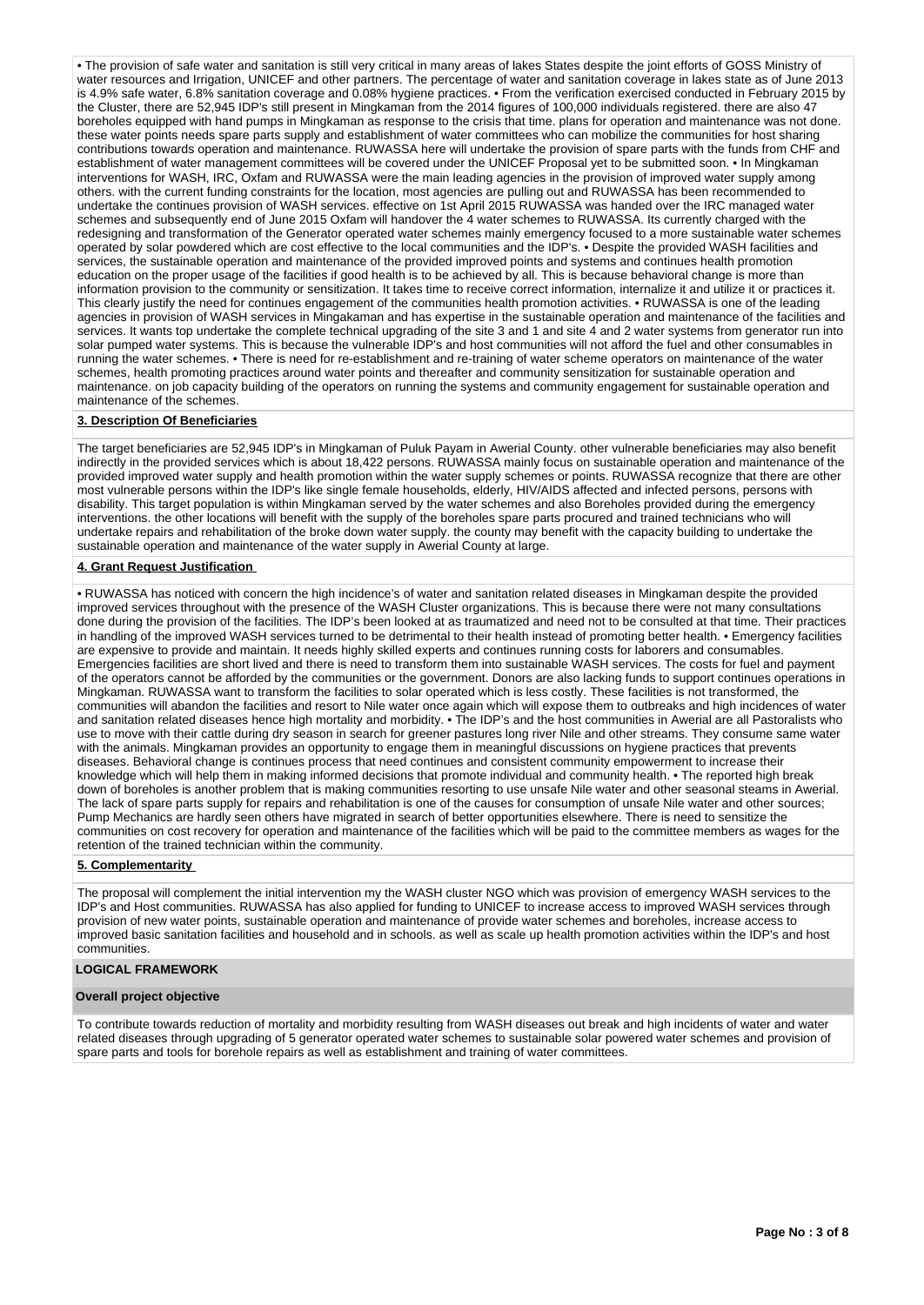|                                     | <b>WATER, SANITATION AND HYGIENE</b>                                                                                                   |                                                                                                                                                                                                                                        |            |                                |                                 |                     |
|-------------------------------------|----------------------------------------------------------------------------------------------------------------------------------------|----------------------------------------------------------------------------------------------------------------------------------------------------------------------------------------------------------------------------------------|------------|--------------------------------|---------------------------------|---------------------|
|                                     | <b>Cluster objectives</b>                                                                                                              | <b>Strategic Response Plan (SRP) objectives</b>                                                                                                                                                                                        |            |                                | <b>Percentage of activities</b> |                     |
| domestic hygiene                    | 2015 SSO 1: Affected people have timely<br>access to safe, and sufficient quantity of<br>water for drinking, cooking, and personal and | SO 1: Save lives and alleviate suffering by<br>providing multi-sector assistance to people in<br>need                                                                                                                                  |            |                                |                                 | 100                 |
|                                     |                                                                                                                                        | <b>Contribution to Cluster/Sector Objectives: IDP's and host communities In Mingkaman has adequate and time and sustainable access to</b><br>safe, and sufficient quantity of water for drinking, washing and other domestic purposes. |            |                                |                                 |                     |
| <b>Outcome 1</b>                    |                                                                                                                                        |                                                                                                                                                                                                                                        |            |                                |                                 |                     |
|                                     | persons have sustained access to adequate safe water supply.                                                                           | IDP's and host communities in Mingkaman mainly children, women, men and other vulnerable persons like disable, HIV/AIDS affected                                                                                                       |            |                                |                                 |                     |
| Output 1.1                          |                                                                                                                                        |                                                                                                                                                                                                                                        |            |                                |                                 |                     |
| Description                         |                                                                                                                                        |                                                                                                                                                                                                                                        |            |                                |                                 |                     |
|                                     |                                                                                                                                        | # sustainable and functional motorized water schemes and boreholes with adequate water supply in Mingkaman                                                                                                                             |            |                                |                                 |                     |
| Assumptions & Risks                 |                                                                                                                                        |                                                                                                                                                                                                                                        |            |                                |                                 |                     |
|                                     | the proposal project remains valid in the area                                                                                         |                                                                                                                                                                                                                                        |            |                                |                                 |                     |
|                                     | The road network remain accessible during the construction period                                                                      |                                                                                                                                                                                                                                        |            |                                |                                 |                     |
|                                     | The market prices for materials does not change much.                                                                                  |                                                                                                                                                                                                                                        |            |                                |                                 |                     |
| <b>Activities</b><br>Activity 1.1.1 |                                                                                                                                        |                                                                                                                                                                                                                                        |            |                                |                                 |                     |
|                                     |                                                                                                                                        | County and communities consultation then redesigning of the 5 water schemes.                                                                                                                                                           |            |                                |                                 |                     |
| Activity 1.1.2                      |                                                                                                                                        |                                                                                                                                                                                                                                        |            |                                |                                 |                     |
|                                     |                                                                                                                                        | Fabrication of the 5 water tower and construction of the tower to satisfactory finished                                                                                                                                                |            |                                |                                 |                     |
| Activity 1.1.3                      |                                                                                                                                        |                                                                                                                                                                                                                                        |            |                                |                                 |                     |
| connections                         |                                                                                                                                        | Installation of the 5 crest storage tanks and plumbing of all the connections to existing network, outlet, inlet, over flows and wash out                                                                                              |            |                                |                                 |                     |
| Activity 1.1.4                      |                                                                                                                                        |                                                                                                                                                                                                                                        |            |                                |                                 |                     |
|                                     | storage tank and distribution systems then operate.                                                                                    | Removal and replacement of the 5 generator operated pumps with solar pumps and all connections to a satisfactory finished and reconnect                                                                                                |            |                                |                                 |                     |
| Activity 1.1.5                      |                                                                                                                                        |                                                                                                                                                                                                                                        |            |                                |                                 |                     |
|                                     | 10 broke down water points (boreholes) repaired and or rehabilitated                                                                   |                                                                                                                                                                                                                                        |            |                                |                                 |                     |
| <b>Indicators</b>                   |                                                                                                                                        |                                                                                                                                                                                                                                        |            |                                |                                 |                     |
|                                     |                                                                                                                                        |                                                                                                                                                                                                                                        |            | <b>End cycle beneficiaries</b> |                                 | <b>End</b><br>cycle |
| Code                                | <b>Cluster</b>                                                                                                                         | <b>Indicator</b>                                                                                                                                                                                                                       | <b>Men</b> |                                | Women Bovs Girls                | <b>Target</b>       |
| Indicator 1.1.1                     | <b>WATER, SANITATION</b><br><b>AND HYGIENE</b>                                                                                         | [Frontline services] # of Existing water points<br>rehabilitated                                                                                                                                                                       |            |                                |                                 | 71,367              |
|                                     | <b>Means of Verification:</b> progress reports.                                                                                        |                                                                                                                                                                                                                                        |            |                                |                                 |                     |
| Output 1.2                          |                                                                                                                                        |                                                                                                                                                                                                                                        |            |                                |                                 |                     |
| Description                         |                                                                                                                                        |                                                                                                                                                                                                                                        |            |                                |                                 |                     |
|                                     | Trained and functional water management committees members                                                                             |                                                                                                                                                                                                                                        |            |                                |                                 |                     |
| Assumptions & Risks                 |                                                                                                                                        |                                                                                                                                                                                                                                        |            |                                |                                 |                     |
|                                     | Communities accepts and list to them                                                                                                   |                                                                                                                                                                                                                                        |            |                                |                                 |                     |
| <b>Activities</b>                   |                                                                                                                                        |                                                                                                                                                                                                                                        |            |                                |                                 |                     |
| Activity 1.2.1                      |                                                                                                                                        |                                                                                                                                                                                                                                        |            |                                |                                 |                     |
|                                     | chairperson, Secretary, Treasurer, 2 Health promoters and 6 technicians)                                                               | Community sensitization and formation of water management committees for each scheme to comprise of 12 members (chairperson, Vice                                                                                                      |            |                                |                                 |                     |
| <b>Activity 1.2.2</b>               |                                                                                                                                        |                                                                                                                                                                                                                                        |            |                                |                                 |                     |
|                                     | maintenance, community sensitization and engagement then trainings.                                                                    | Development of the various trainings for the specific committees members, finance management, health promotion, repairs and                                                                                                            |            |                                |                                 |                     |
| Activity 1.2.3                      |                                                                                                                                        |                                                                                                                                                                                                                                        |            |                                |                                 |                     |
|                                     |                                                                                                                                        | Support supervision and on job capacity building on weekly bases by RUWASSA WASH Engineer and Officer and reports writings                                                                                                             |            |                                |                                 |                     |
| <b>Indicators</b>                   |                                                                                                                                        |                                                                                                                                                                                                                                        |            |                                |                                 |                     |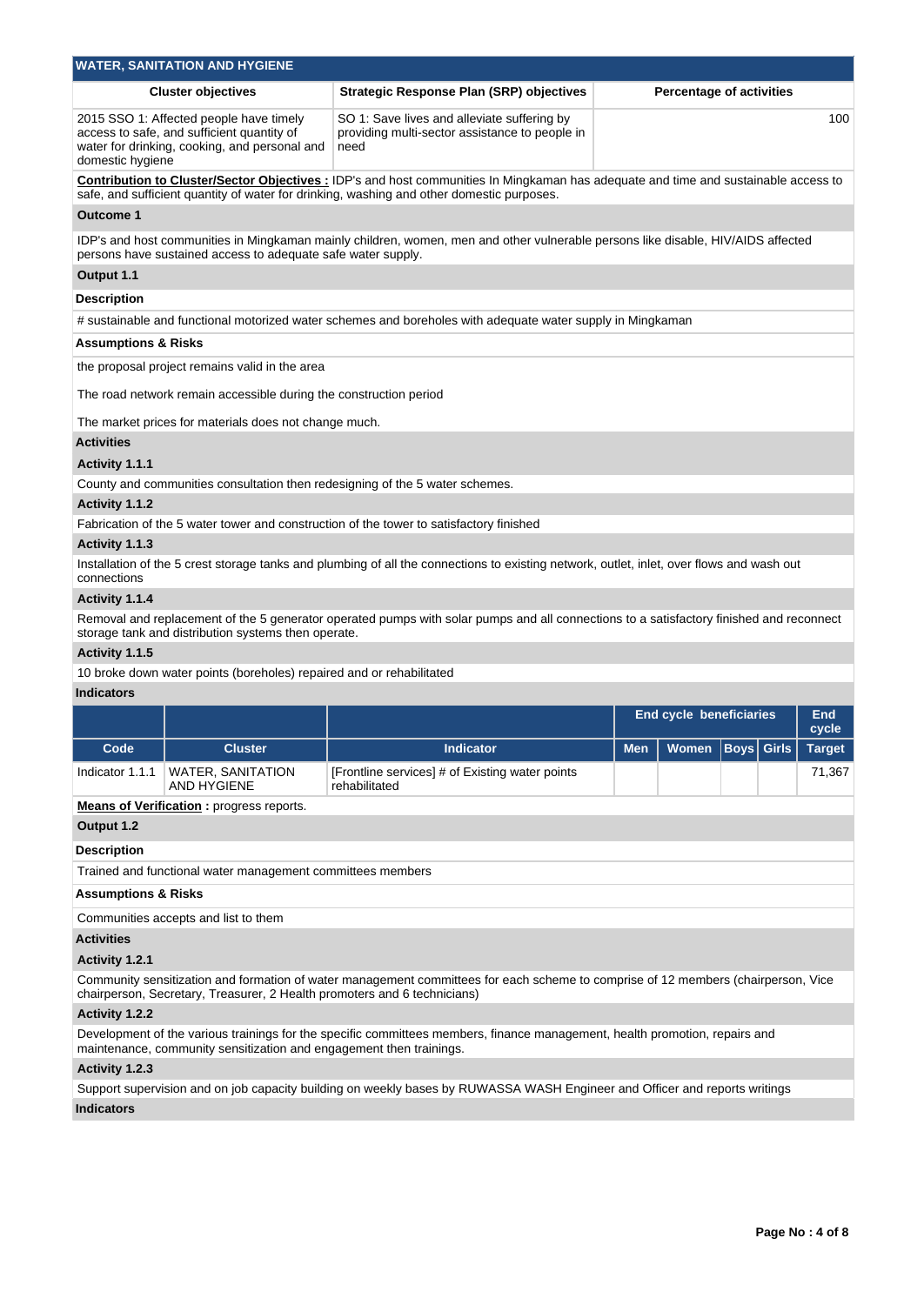|                                |                                                 |                                                                                                                    |                            | <b>End cycle beneficiaries</b> | End<br>cycle |                   |               |  |  |  |
|--------------------------------|-------------------------------------------------|--------------------------------------------------------------------------------------------------------------------|----------------------------|--------------------------------|--------------|-------------------|---------------|--|--|--|
| Code                           | <b>Cluster</b>                                  | <b>Indicator</b>                                                                                                   | <b>Men</b><br><b>Women</b> |                                |              | <b>Boys</b> Girls | <b>Target</b> |  |  |  |
| Indicator 1.2.1                | <b>WATER, SANITATION</b><br><b>AND HYGIENE</b>  | [Frontline services] # of Community members<br>trained on management of water, sanitation and<br>hygiene services. | 30                         | 30                             |              |                   | 60            |  |  |  |
| <b>Means of Verification:</b>  |                                                 |                                                                                                                    |                            |                                |              |                   |               |  |  |  |
| Output 1.3                     |                                                 |                                                                                                                    |                            |                                |              |                   |               |  |  |  |
| <b>Description</b>             |                                                 |                                                                                                                    |                            |                                |              |                   |               |  |  |  |
|                                |                                                 | Functional spare parts supply chain management system in Awerial County.                                           |                            |                                |              |                   |               |  |  |  |
| <b>Assumptions &amp; Risks</b> |                                                 |                                                                                                                    |                            |                                |              |                   |               |  |  |  |
|                                | communities with hand pumps remains accessible. |                                                                                                                    |                            |                                |              |                   |               |  |  |  |
|                                | Market prices does not change much              |                                                                                                                    |                            |                                |              |                   |               |  |  |  |
| <b>Activities</b>              |                                                 |                                                                                                                    |                            |                                |              |                   |               |  |  |  |
| Activity 1.3.1                 |                                                 |                                                                                                                    |                            |                                |              |                   |               |  |  |  |
|                                |                                                 | Procurement, transportation and preposition of the spare parts at County head office store.                        |                            |                                |              |                   |               |  |  |  |

## **Activity 1.3.2**

Monthly capacity building support on operation and maintenance of the spare parts supply chain management.

#### **Indicators**

|                                                                  |                                         |                                                                  |            | <b>End cycle beneficiaries</b> |    |  |               |  |  |
|------------------------------------------------------------------|-----------------------------------------|------------------------------------------------------------------|------------|--------------------------------|----|--|---------------|--|--|
| Code                                                             | <b>Cluster</b>                          | Indicator                                                        | <b>Men</b> | Women   Boys   Girls           |    |  | <b>Target</b> |  |  |
| Indicator 1.3.1                                                  | <b>WATER, SANITATION</b><br>AND HYGIENE | [Frontline services] # of Existing water points<br>rehabilitated |            |                                | 10 |  |               |  |  |
| <b>Means of Verification:</b> repairs and rehabilitation reports |                                         |                                                                  |            |                                |    |  |               |  |  |

**Additional Targets :** The establishment of the County Pump Mechanics association with full representation of all the payams and the county authorities concern persons, training of spare parts supply management will be conducted under the UNICEF Proposal for Awerial Yet to be Approved soon. It will comprise of 10 members.

#### **M & R**

## **Monitoring & Reporting plan**

RUWASSA field coordinator is charged with the project day to day activities under the technical guidance of the Programme Manager. He will undertake the project implementation in line with the project work plan. He will provide weekly updates and subsequent monthly progressive reports with pictures of every new phase of the project. The programme Coordinator / Programme Manager and or the Director each or form a joint Quarterly monitoring visits to confirm the progressive monthly reports to the planned work plan activities and assess the standard and quality of work carried out. they all provide technical support to the core project phase on request of the field coordinator. the above team compile and writing quarterly progress report to the donor with full pictures and financial reports. The final report of the project will be written towards end of December 2015 and not later than 15th Jan 2016. with full financial expenditures and pictures where necessary.

## **Workplan**

| <b>Activitydescription</b>                                                                                                                                                                                                       | Year | $\mathbf{2}$ |              |              |              |          |                         | 9            |          |              |  |
|----------------------------------------------------------------------------------------------------------------------------------------------------------------------------------------------------------------------------------|------|--------------|--------------|--------------|--------------|----------|-------------------------|--------------|----------|--------------|--|
| Activity 1.1.1: County and communities consultation then redesigning of the 5<br>water schemes.                                                                                                                                  | 2015 |              | <b>X</b>     | ΙX           |              |          |                         |              |          |              |  |
| Activity 1.1.2: Fabrication of the 5 water tower and construction of the tower to<br>satisfactory finished                                                                                                                       | 2015 |              | $\mathsf{x}$ | $\times$     | $\times$     | X        |                         |              |          |              |  |
| Activity 1.1.3: Installation of the 5 crest storage tanks and plumbing of all the<br>connections to existing network, outlet, inlet, over flows and wash out connections                                                         | 2015 |              |              | X            | $\times$     | X        | $\overline{\mathsf{x}}$ |              |          |              |  |
| Activity 1.1.4: Removal and replacement of the 5 generator operated pumps with<br>solar pumps and all connections to a satisfactory finished and reconnect storage<br>tank and distribution systems then operate.                | 2015 |              |              | X            | $\mathsf{x}$ | X        | $\mathsf{\chi}$         |              |          |              |  |
| Activity 1.1.5: 10 broke down water points (boreholes) repaired and or rehabilitated                                                                                                                                             | 2015 |              | X            | X            | $\mathsf{x}$ | ΙX.      | ΙX                      | ΙX.          | $\times$ |              |  |
| Activity 1.2.1: Community sensitization and formation of water management<br>committees for each scheme to comprise of 12 members (chairperson, Vice<br>chairperson, Secretary, Treasurer, 2 Health promoters and 6 technicians) | 2015 |              | $\mathsf{x}$ | $\mathsf{x}$ | $\times$     |          |                         |              |          |              |  |
| Activity 1.2.2: Development of the various trainings for the specific committees<br>members, finance management, health promotion, repairs and maintenance,<br>community sensitization and engagement then trainings.            | 2015 |              | $\mathsf{X}$ | X            | $\mathsf{x}$ | X        |                         |              | X        |              |  |
| Activity 1.2.3: Support supervision and on job capacity building on weekly bases by<br>RUWASSA WASH Engineer and Officer and reports writings                                                                                    | 2015 |              |              | X            | $\mathsf{x}$ | <b>X</b> | ΙX.                     | $\mathsf{X}$ | <b>X</b> | $\mathsf{x}$ |  |
| Activity 1.3.1: Procurement, transportation and preposition of the spare parts at<br>County head office store.                                                                                                                   | 2015 |              | X            | X            |              |          |                         |              |          |              |  |
| Activity 1.3.2: Monthly capacity building support on operation and maintenance of<br>the spare parts supply chain management.                                                                                                    | 2015 |              |              | X            | X            | X        | ΙX.                     | $\mathsf{X}$ | $\times$ | $\mathsf{X}$ |  |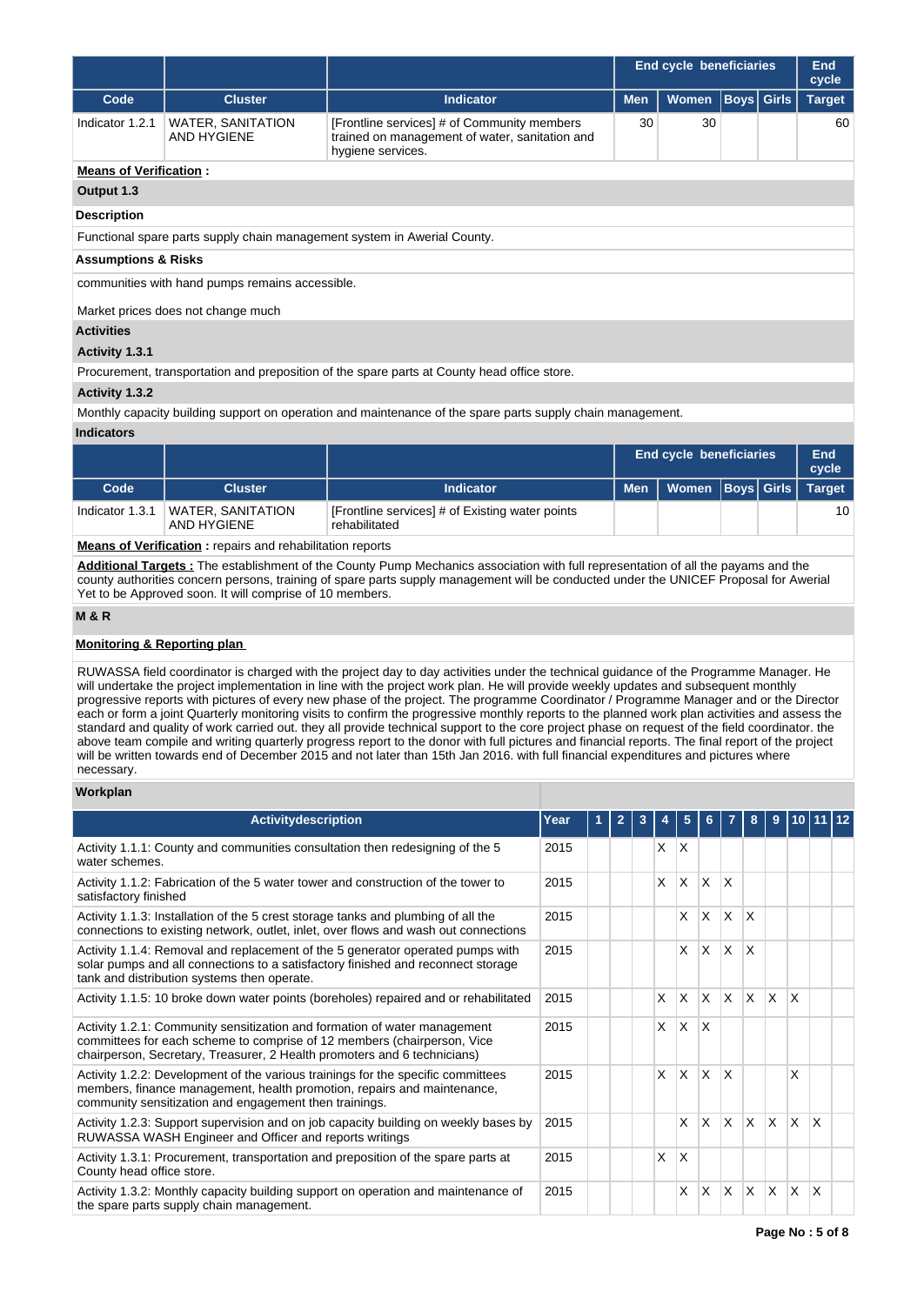# **Accountability to Affected Populations**

RUWASSA will engage the communities right from the start of this project once its signed. Water management committees members are part of the affected communities. they will be consultative and facilitated to selected the competent persons. The communities will be sensitized and mobilized to participate in the joint monitoring visits and their opinions integrated into the project during the implementation progress as a preparation towards sustainable operation and management.

#### **Implementation Plan**

To the project implementation will start immediately the project is signed at the sometime the water systems will continue running until all the necessary works are finished and disconnected and reconnected to the constructed systems.

The community mobilization and sensitization activities will be integrated into the construction works. there will be on job capacity building during the construction works for the selected technicians. specialized trainings will be conducted prior the project phase implementation so that the technicians familiarizes themselves with skill and techniques of doing the work.

#### **Coordination with other Organizations in project area**

| Name of the organization                                         | Areas/activities of collaboration and rationale |
|------------------------------------------------------------------|-------------------------------------------------|
|                                                                  |                                                 |
| <b>Environment Marker Of The Project</b>                         |                                                 |
| A+: Neutral Impact on environment with mitigation or enhancement |                                                 |
| <b>Gender Marker Of The Project</b>                              |                                                 |

2a-The project is designed to contribute significantly to gender equality

#### **Justify Chosen Gender Marker Code**

In the establishment of water management committees its a requirement that women are included in the committee. RUWASSA is on the move to inclusion of women in the training of mechanics . consideration will be done in the selection of women since the work calls for energy and labour. the out door work will need the household members to understand each other. We are going to train female technicians among the water committees. Women and Girls are the persons who interacts greatly with WASH facilities and services however most communities tend not to consider women decision during consultations for the provision of WASH facilities. RUWASSA would like to ensure that women participation is adhered to for any activity to be carried in the beneficiary locations.

#### **Protection Mainstreaming**

Its not applicable at this phase of the proposed project since it rehabilitation works. the protection mainstreaming was already done. Mingkaman is a selected location that meets high protection consideration.

#### **Country Specific Information**

#### **Safety and Security**

RUWASSA hardware staff wear protective during the construction works

#### **Access**

The project area will out use for unauthorised staff. temprary fence will be constructed and area

### **BUDGET**

| Code | <b>Budget Line Description</b>                                                                                                                                                                                                                                                                                                                                  |   | D/S Quantity Unit | cost | <b>Duration</b><br>Recurran | $\frac{9}{6}$<br>charged | <b>Total Cost</b> |
|------|-----------------------------------------------------------------------------------------------------------------------------------------------------------------------------------------------------------------------------------------------------------------------------------------------------------------------------------------------------------------|---|-------------------|------|-----------------------------|--------------------------|-------------------|
|      |                                                                                                                                                                                                                                                                                                                                                                 |   |                   |      | ce                          | to CHF                   |                   |
|      | <b>Staff and Other Personnel Costs</b>                                                                                                                                                                                                                                                                                                                          |   |                   |      |                             |                          |                   |
| 1.1  | Field Coordinator (Water Engineer)                                                                                                                                                                                                                                                                                                                              | D |                   | 900  | 6                           | 100%                     | 5,400.00          |
|      | Management of the project location, provide technical guidance on the critical parts inn the project phases, supervision of the<br>officers and the support staff. provide the over all monthly progress reports. supply management and recruitment and or<br>contracting of the support staff in the field. salary                                             |   |                   |      |                             |                          |                   |
| 1.2  | WASH Officers (Environmental health officer and social<br>worker)                                                                                                                                                                                                                                                                                               | D |                   | 400  | 9                           | 100%                     | 3,600.00          |
|      | community mobilization and sensitization. local authorities consultations, facilitate the community selection of the different<br>committees to be trained. training of water management committees and the village health promoters. conduct assessments and<br>engage the communities to participate throughout the project. salary                           |   |                   |      |                             |                          |                   |
| 1.3  | WASH Technician (Water Engineer)                                                                                                                                                                                                                                                                                                                                | D | 1                 | 400  | 9                           | 100%                     | 3,600.00          |
|      | undertake the implementation of the projects hardware, translation of the design into the actual facility on the ground, training of<br>the Pump Mechanics and lead the repairs of the boreholes and disinfect. water supervise the pump mechanics and water quality<br>analyst. provide input into the monthly reports and donors report when required. salary |   |                   |      |                             |                          |                   |
|      | <b>Section Total</b>                                                                                                                                                                                                                                                                                                                                            |   |                   |      |                             |                          | 12,600.00         |
|      | <b>Supplies, Commodities, Materials</b>                                                                                                                                                                                                                                                                                                                         |   |                   |      |                             |                          |                   |
| 2.1  | Supply of fast moving kits.                                                                                                                                                                                                                                                                                                                                     | D | 100               | 55   | 1                           | 100%                     | 5,500.00          |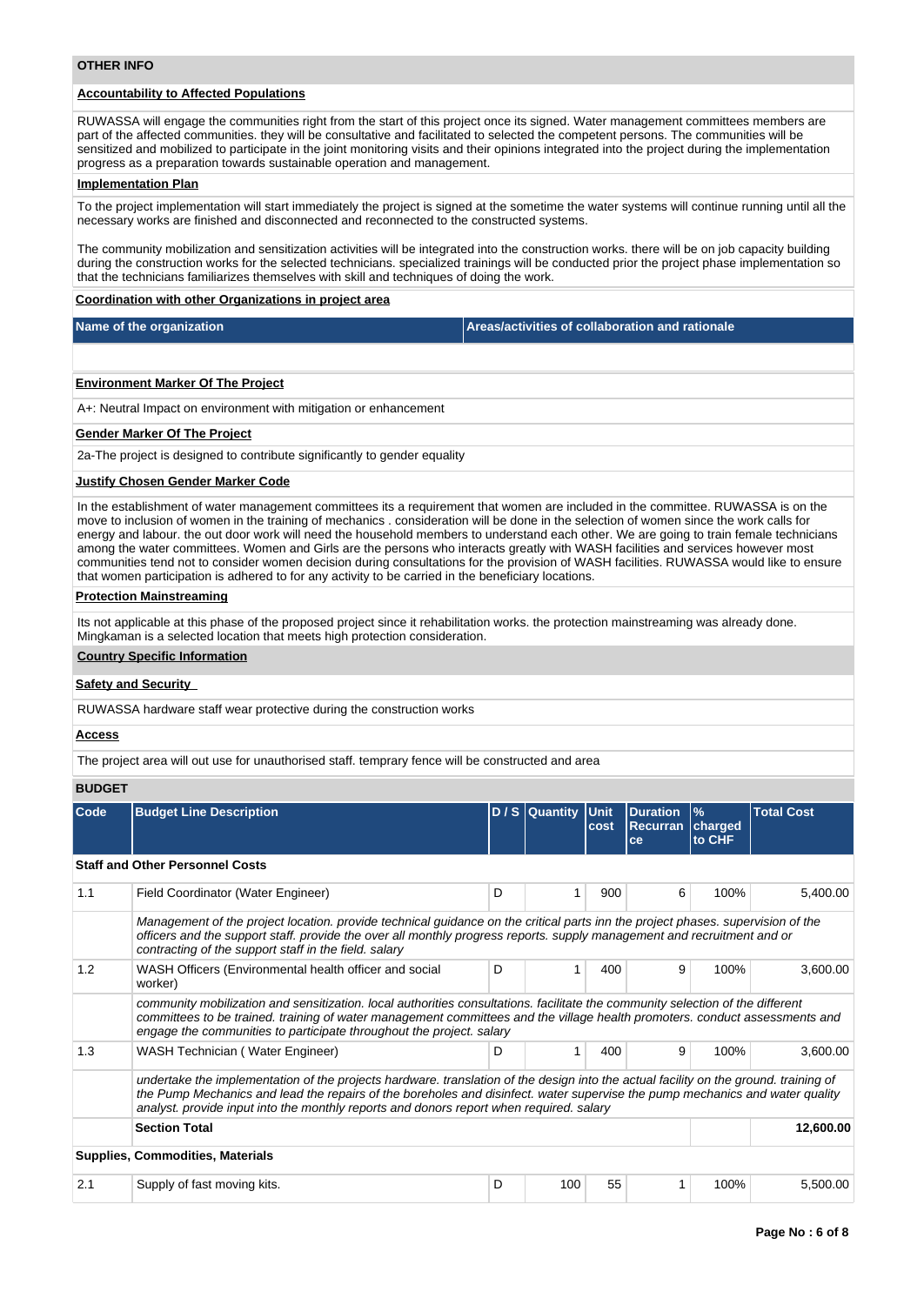|               | previous experiences. composed of 8 nuts and bolts, chain, grease, pump buckets and others.                                                                |   |                                                                                                                                                                                                                                                                  |          |   |      |           |
|---------------|------------------------------------------------------------------------------------------------------------------------------------------------------------|---|------------------------------------------------------------------------------------------------------------------------------------------------------------------------------------------------------------------------------------------------------------------|----------|---|------|-----------|
| 2.2           | Supply of GI Pipes 3 meters each.                                                                                                                          | D | 100                                                                                                                                                                                                                                                              | 25       | 1 | 100% | 2,500.00  |
|               | previous experiences. raiser for water in the boreholes.                                                                                                   |   |                                                                                                                                                                                                                                                                  |          |   |      |           |
| 2.3           | Supply of connecting rods (3 meters each)                                                                                                                  | D | 100<br>20<br>1<br>100%<br>5<br>100%<br>2200<br>1<br>5<br>3000<br>100%<br>1<br>5<br>2000<br>100%<br>1<br>$\mathbf{1}$<br>5700<br>9<br>100%<br>2<br>9<br>145<br>100%<br>1<br>450<br>2<br>100%<br>$\mathbf{1}$<br>525.2<br>1<br>100%<br>3<br>60<br>125<br>9<br>100% | 2,000.00 |   |      |           |
|               | previous experiences. 3 meters length for connecting cylinders                                                                                             |   |                                                                                                                                                                                                                                                                  |          |   |      |           |
| 2.4           | supply of solar pumps and its accesories                                                                                                                   | D |                                                                                                                                                                                                                                                                  |          |   |      | 11,000.00 |
|               | Water solar pumps, control box and cables from the boreholes to the control box, clips, etc.                                                               |   |                                                                                                                                                                                                                                                                  |          |   |      |           |
|               | <b>Section Total</b>                                                                                                                                       |   |                                                                                                                                                                                                                                                                  |          |   |      | 21,000.00 |
|               | <b>Contractual Services</b>                                                                                                                                |   |                                                                                                                                                                                                                                                                  |          |   |      |           |
| 4.1           | Construction of storage tank tower                                                                                                                         | D |                                                                                                                                                                                                                                                                  |          |   |      | 15,000.00 |
|               | Fabrication of Tank towers and construction of the tower at the desired location with all the plumbing works and masonry works<br>to satisfactory finished |   |                                                                                                                                                                                                                                                                  |          |   |      |           |
| 4.2           | Supply and placement of storag tank and plumbing works                                                                                                     | D |                                                                                                                                                                                                                                                                  |          |   |      | 10,000.00 |
|               | Cost for crest tanks of 5,000 meters cubic, all connects provision and works, connecting to existing networks,etc                                          |   |                                                                                                                                                                                                                                                                  |          |   |      |           |
|               | <b>Section Total</b>                                                                                                                                       |   |                                                                                                                                                                                                                                                                  |          |   |      | 25,000.00 |
| <b>Travel</b> |                                                                                                                                                            |   |                                                                                                                                                                                                                                                                  |          |   |      |           |
| 5.1           | vehicle hire for the project period                                                                                                                        | D |                                                                                                                                                                                                                                                                  |          |   |      | 51,300.00 |
|               | cost including repairs, drivers payment, fuel supply and maintenance of the vehicle for the whole duration and insurance at<br>owners risk.                |   |                                                                                                                                                                                                                                                                  |          |   |      |           |
| 5.2           | Fuel and Maintenance of the 2 Motor Bikes for field.                                                                                                       | D |                                                                                                                                                                                                                                                                  |          |   |      | 2,610.00  |
|               | Fuel supply, repairs and maintenance of the bikes                                                                                                          |   |                                                                                                                                                                                                                                                                  |          |   |      |           |
| 5.3           | Field monitoring missions from Juba                                                                                                                        | D |                                                                                                                                                                                                                                                                  |          |   |      | 900.00    |
|               |                                                                                                                                                            |   |                                                                                                                                                                                                                                                                  |          |   |      |           |
|               | <b>Section Total</b>                                                                                                                                       |   |                                                                                                                                                                                                                                                                  |          |   |      | 54,810.00 |
|               | <b>Transfers and Grants to Counterparts</b>                                                                                                                |   |                                                                                                                                                                                                                                                                  |          |   |      |           |
| 6.1           | Bank charges                                                                                                                                               | D |                                                                                                                                                                                                                                                                  |          |   |      | 525.23    |
|               |                                                                                                                                                            |   |                                                                                                                                                                                                                                                                  |          |   |      |           |
|               | <b>Section Total</b>                                                                                                                                       |   |                                                                                                                                                                                                                                                                  |          |   |      | 525.23    |
|               | <b>General Operating and Other Direct Costs</b>                                                                                                            |   |                                                                                                                                                                                                                                                                  |          |   |      |           |
| 7.1           | Running of the 5 water schemes (wages for committees<br>members)                                                                                           | D |                                                                                                                                                                                                                                                                  |          |   |      | 67,500.00 |
|               | 5 water schemes each with 12 committee members (chairperson, Vice Chairperson, Secretary, Treasurer, 2 Health Promoters, 6<br>Technicians.                 |   |                                                                                                                                                                                                                                                                  |          |   |      |           |
| 7.2           | Establishment and training of water management committees                                                                                                  | D | 5                                                                                                                                                                                                                                                                | 726      | 1 | 100% | 3,630.00  |